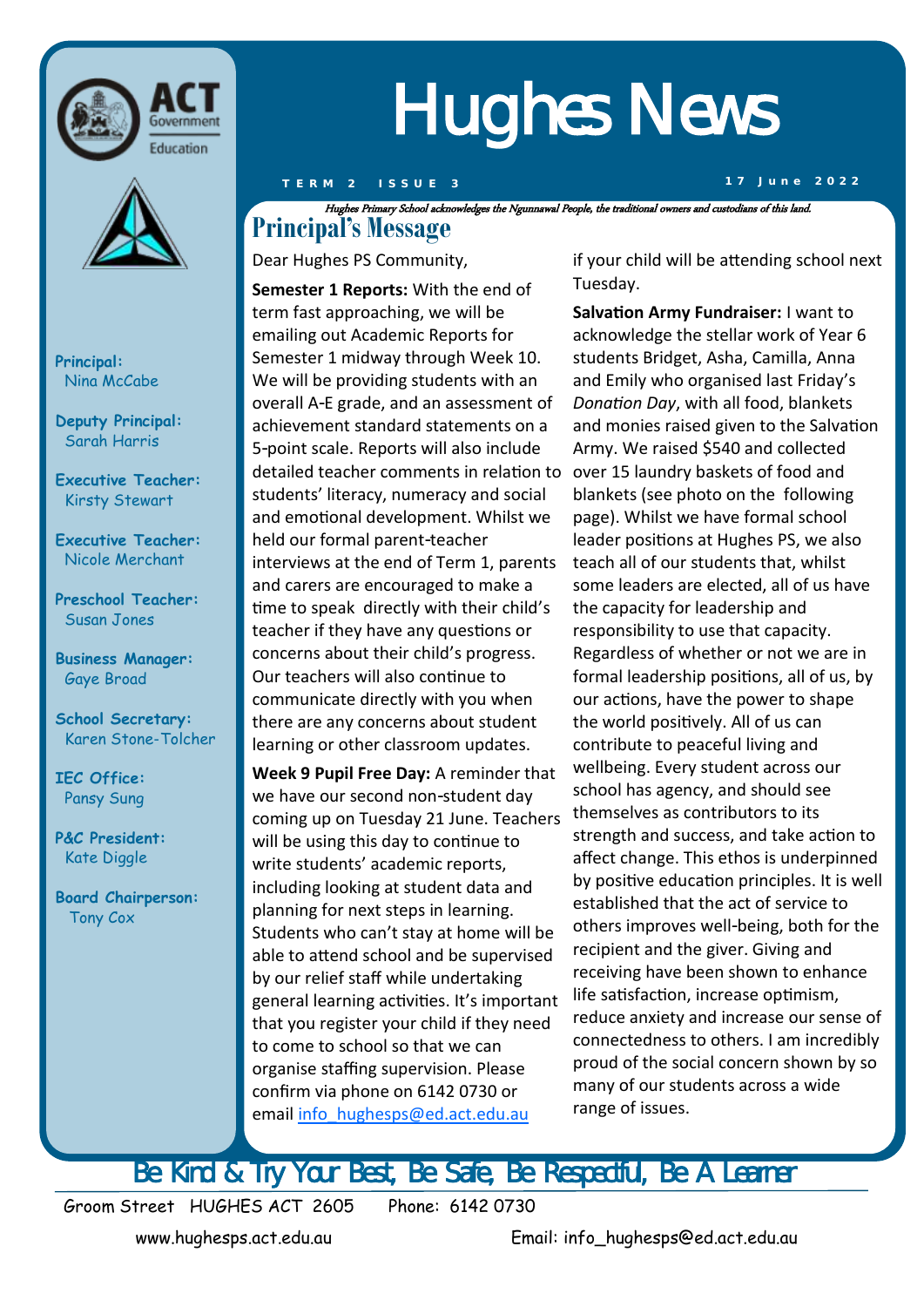#### **Principal's Message continued**

**Hughes PS Representation:** Congratulations to our students who recently represented Hughes PS at the South Weston Cross Country. An especially big congratulations to Khalid, Olivia, Eve and Eliza in Year 3 and Zaviera in Year 6 who made it through to the ACT Cross Country Carnival where they competed on Wednesday of this week. What an incredible achievement!

**Communication:** As always if you have any celebrations, questions or concerns about your child's learning and wellbeing at school, your best first point of call is your child's class teacher. Our executive teachers, deputy principal or myself can also be contacted via the front office if you need us. Remember also to keep an eye out for regular Seesaw posts – Seesaw is our main platform for communicating up to date information relating to all aspects of school.

**RATS:** A reminder that Rapid Antigen Tests are available as needed. This means if your child has symptoms or if there is a spike in cases in a particular cohort you can request RATs. Please phone the front office on 6142 0730 or email [info\\_hughesps@ed.act.edu.au.](mailto:info_hughesps@ed.act.edu.au)

Warm regards Nina McCabe Principal



 *Bridget, Asha, Camilla, Anna and Emily with Dominic Wallis from the Salvation Army.*





**H U G H E S N E W S**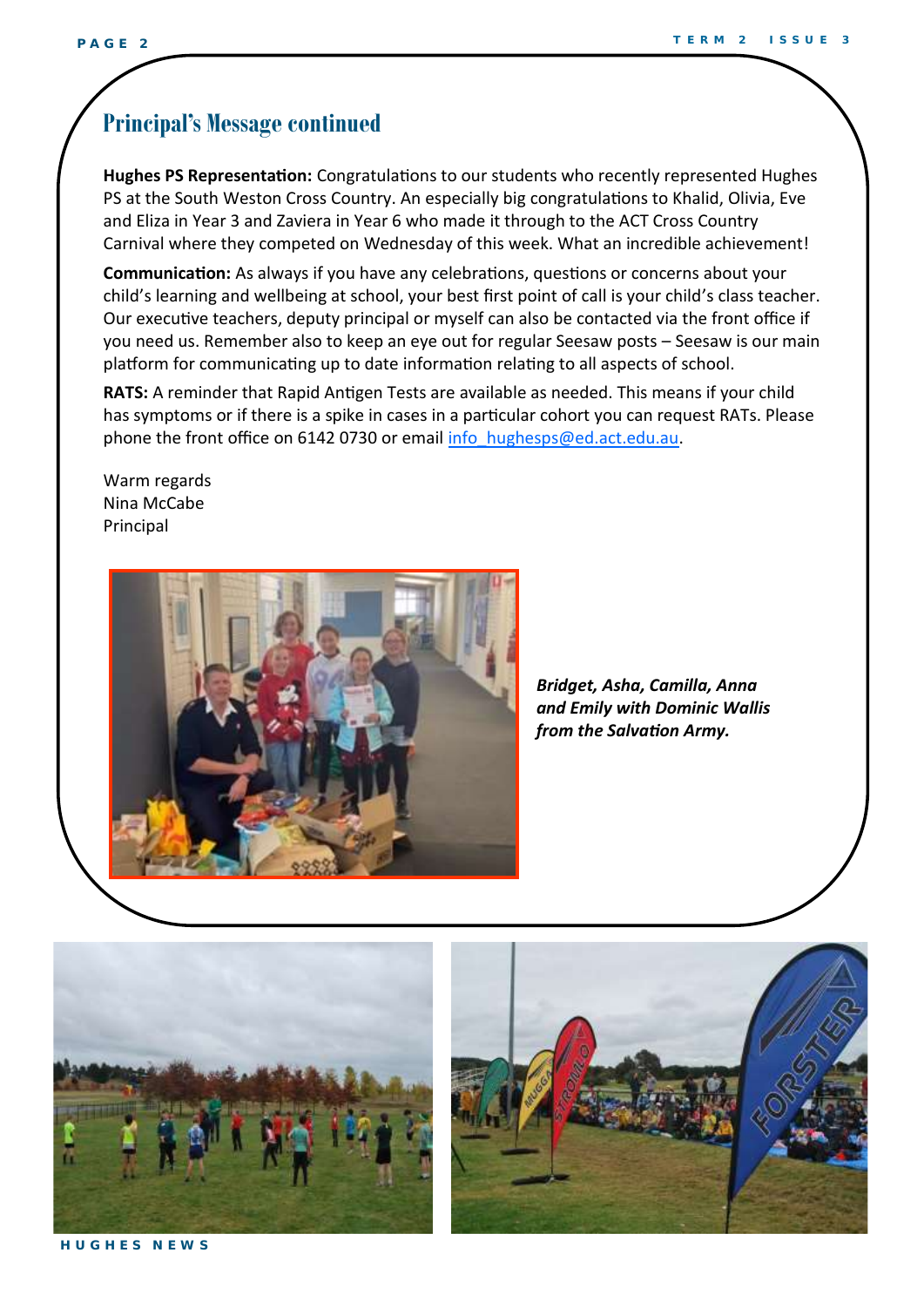The Interschools Snowsports Championships are an annual event organised to give school aged children a chance to compete in a number of winter sports competitions. This year the competition is at Perisher from 18-22 July, with the Primary School aged events running from Wednesday 20 to Friday 22 July.

We are looking to enter a team this year from Hughes Primary for the first time. For primary school aged children the available events are Ski Giant Slalom, Ski Cross and Ski Moguls, plus Snowboard Giant Slalom and Snowboard Cross.

The focus is on fun and participation, so no racing experience or great level of skiing ability is required, you just have to be able to get to the bottom of the run!

If you are interested in participating please contact Greg Morris on 0409 119 769 or gregimorris@yahoo.com.au for more information and see flyer below.

We are a bit late in getting organised and entries close soon, so please get in contact soon to avoid missing out.

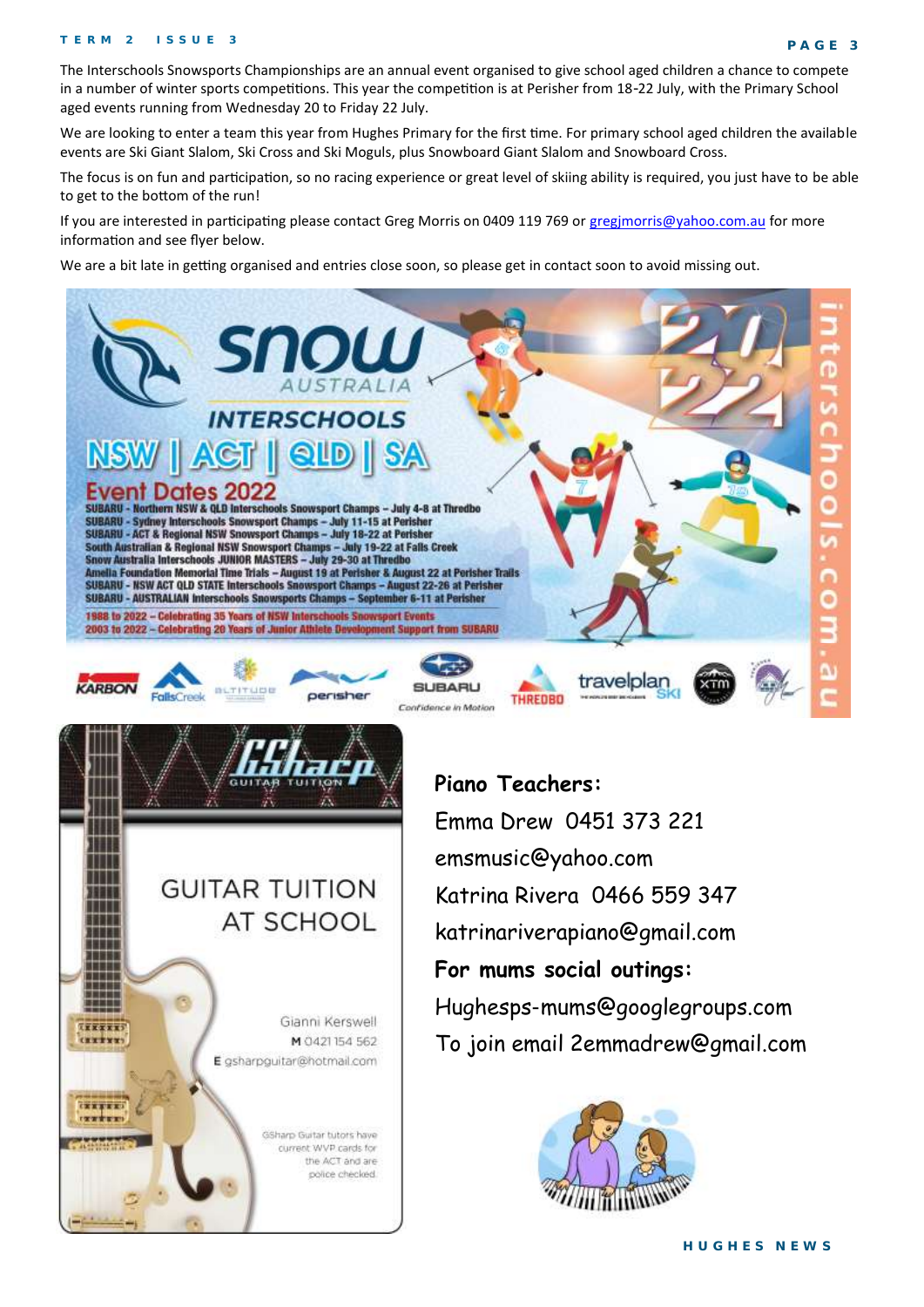# The world's greatest fundraiser! (for grown-ups)

Hughes Primary School have joined with Prospect Wines to offer a selection of six great value wines to help raise funds for a covered outdoor learning area.

Minimum order quantity: six products (can be all one product, or a mix of several different products).

#### Order online today:

https://prospectwines.com.au/product/hughes-primary-school/

#### School contact:

Shannon Karppinen Phone 0455 301 331 shannonwelch2005@yahoo.com.au

 $N$ ina's Nightcap Karen's Taylor's Quaff

Forster's Tipple Brew

Stromlo's Shout

Mugga's Dram

\*selected from the wines in your order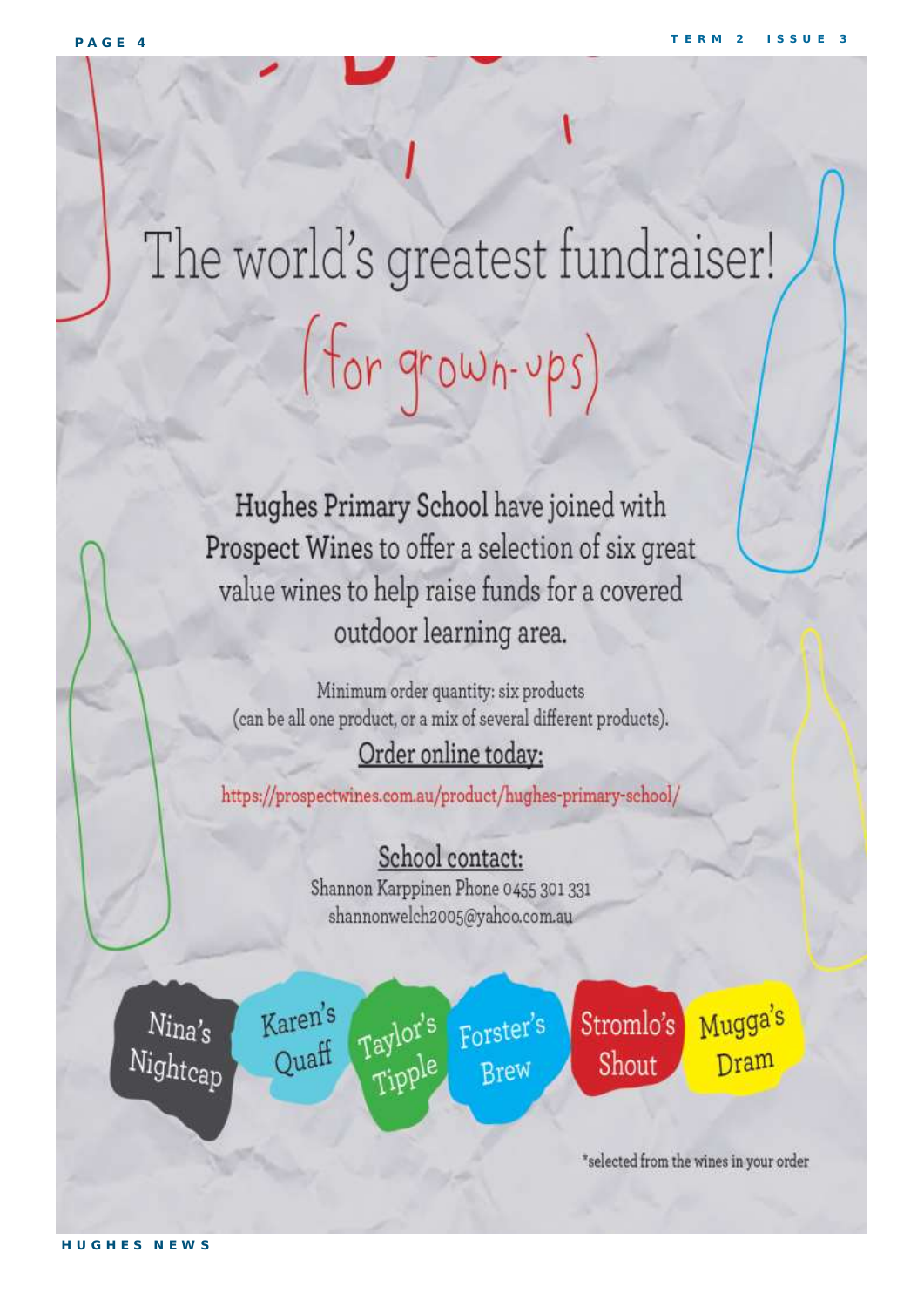

www.flexischools.com.au